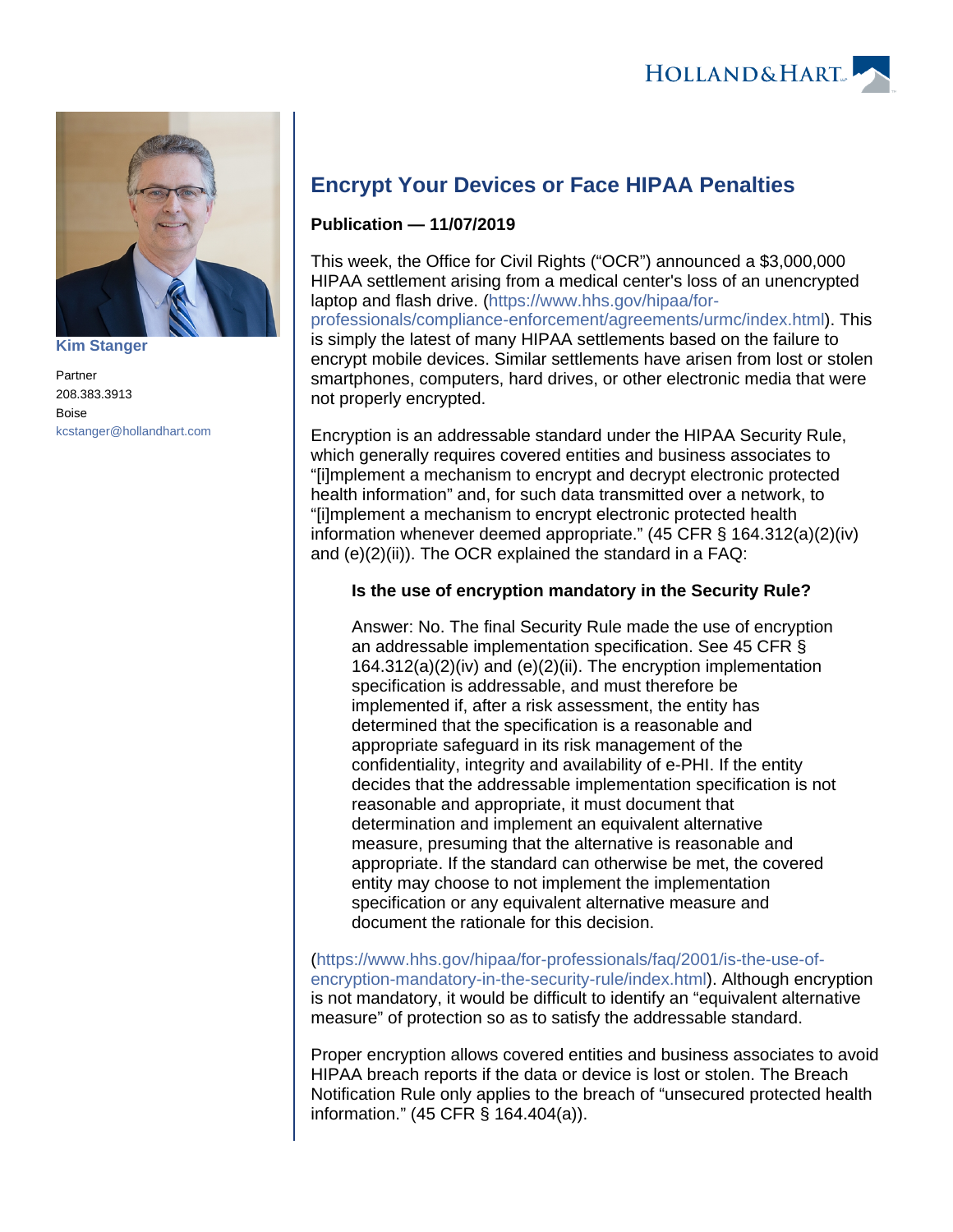

Unsecured protected health information means protected health information that is not rendered unusable, unreadable, or indecipherable to unauthorized persons through the use of a technology or methodology specified by the Secretary in the guidance issued under [the HITECH Act].

(45 CFR § 164.402). Encryption which satisfies HIPAA standards is not "unsecured"; accordingly, its loss does not require a breach report. (78 FR 5639 and 5644; 74 FR 42741-42, 42765). According to the OCR:

Electronic PHI has been encrypted as specified in the HIPAA Security Rule by "the use of an algorithmic process to transform data into a form in which there is a low probability of assigning meaning without use of a confidential process or key" (45 CFR 164.304 definition of encryption) and such confidential process or key that might enable decryption has not been breached. To avoid a breach of the confidential process or key, these decryption tools should be stored on a device or at a location separate from the data they are used to encrypt or decrypt. The encryption processes identified below have been tested by the National Institute of Standards and Technology (NIST) and judged to meet this standard.

- Valid encryption processes for data at rest are consistent with NIST Special Publication 800-111, Guide to Storage Encryption Technologies for End User Devices.
- Valid encryption processes for data in motion are those which comply, as appropriate, with NIST Special Publications 800-52, Guidelines for the Selection and Use of Transport Layer Security (TLS) Implementations; 800-77, Guide to IPsec VPNs; or 800-113, Guide to SSL VPNs, or others which are Federal Information Processing Standards (FIPS) 140-2 validated.

[\(https://www.hhs.gov/hipaa/for-professionals/breach](https://www.hhs.gov/hipaa/for-professionals/breach-notification/guidance/index.html)[notification/guidance/index.html](https://www.hhs.gov/hipaa/for-professionals/breach-notification/guidance/index.html); see also 74 FR 42742-43).

On the other hand, HHS commentary makes it clear that the loss or theft of an unencrypted device containing protected health information presumptively requires a breach report. (See, e.g., 78 FR 5671). For example, in its Breach Notification Rule commentary, HHS noted

the most frequent form of data loss is the result of lost or stolen laptops and data bearing media such as hard drives. If the data on these devices is encrypted, then under the [Breach Notification Rule] definition of a breach, the event would not require the covered entity or the business associate to notify affected individuals.

(74 FR 42765). On the other hand,

If laptops containing the unsecured protected health information of more than 500 residents of a particular city were stolen from a covered entity, notification under this section should be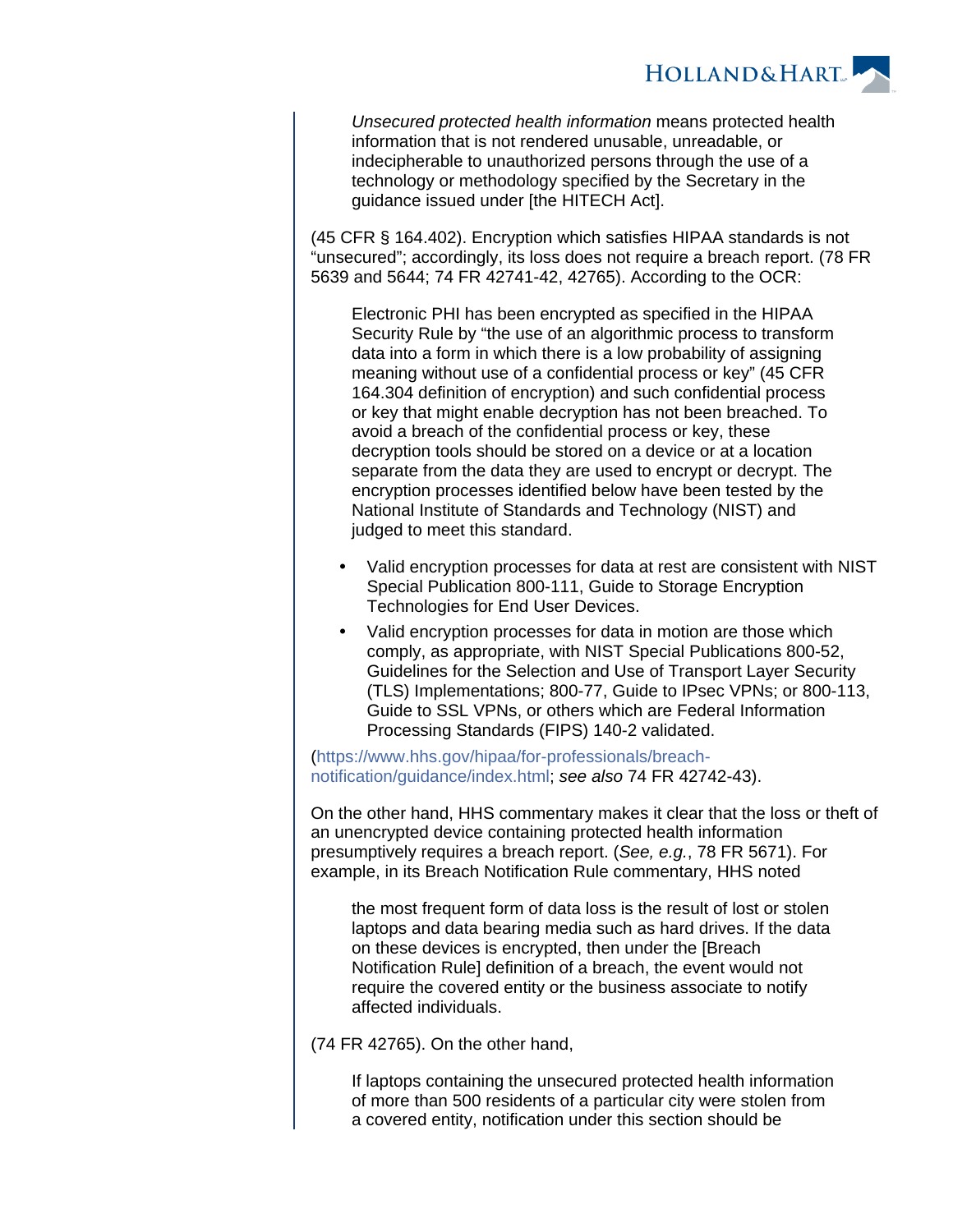

provided to prominent media outlets serving that city [in addition to individuals and HHS].

(Id. at 42752). Significantly, "if a computer is lost or stolen, [HHS does] not consider it reasonable to delay breach notification based on the hope that the computer will be recovered." (Id. at 42745). Moreover, the failure to timely report the theft or loss of the unencrypted device would likely constitute "willful neglect", resulting in mandatory HIPAA penalties ranging from \$11,182 to \$57,051 per individual whose information was on the laptop. (45 CFR §§ 102 and 160.404(a)). In its commentary to the Enforcement Rule, HHS gave the following example of "willful neglect":

A covered entity's employee lost an unencrypted laptop that contained unsecured protected health information. HHS's investigation reveals the covered entity feared its reputation would be harmed if information about the incident became public and, therefore, decided not to provide notification as required by § 164.400 et seq.

(75 FR 40879).

HHS and the OCR provide numerous resources to assist covered entities and business associates in properly encrypting data, e.g.,

- [https://www.hhs.gov/hipaa/for-professionals/breach](https://www.hhs.gov/hipaa/for-professionals/breach-notification/guidance/index.html)[notification/guidance/index.html](https://www.hhs.gov/hipaa/for-professionals/breach-notification/guidance/index.html);
- [https://www.hhs.gov/sites/default/files/nist800111.pdf;](https://www.hhs.gov/sites/default/files/nist800111.pdf)
- [https://www.hhs.gov/hipaa/for](https://www.hhs.gov/hipaa/for-professionals/security/guidance/index.html)[professionals/security/guidance/index.html](https://www.hhs.gov/hipaa/for-professionals/security/guidance/index.html);
- [https://www.healthit.gov/topic/privacy-security-and-hipaa/how-can](https://www.healthit.gov/topic/privacy-security-and-hipaa/how-can-you-protect-and-secure-health-information-when-using-mobile-device)[you-protect-and-secure-health-information-when-using-mobile](https://www.healthit.gov/topic/privacy-security-and-hipaa/how-can-you-protect-and-secure-health-information-when-using-mobile-device)[device;](https://www.healthit.gov/topic/privacy-security-and-hipaa/how-can-you-protect-and-secure-health-information-when-using-mobile-device)
- [https://www.healthit.gov/topic/privacy-security-and-hipaa/how-can](https://www.healthit.gov/topic/privacy-security-and-hipaa/how-can-you-protect-and-secure-health-information-when-using-mobile-device/2-install-and-enable-encryption)[you-protect-and-secure-health-information-when-using-mobile](https://www.healthit.gov/topic/privacy-security-and-hipaa/how-can-you-protect-and-secure-health-information-when-using-mobile-device/2-install-and-enable-encryption)[device/2-install-and-enable-encryption.](https://www.healthit.gov/topic/privacy-security-and-hipaa/how-can-you-protect-and-secure-health-information-when-using-mobile-device/2-install-and-enable-encryption)

Given the rules, guidance, and reported settlements, OCR Director Serverino's warning in the latest press release must be taken seriously:

Because theft and loss are constant threats, failing to encrypt mobile devices needlessly puts patient health information at risk… When covered entities are warned of their deficiencies, but fail to fix the problem, they will be held fully responsible for their neglect.

[\(https://www.hhs.gov/hipaa/for-professionals/compliance](https://www.hhs.gov/hipaa/for-professionals/compliance-enforcement/agreements/urmc/index.html)[enforcement/agreements/urmc/index.html\)](https://www.hhs.gov/hipaa/for-professionals/compliance-enforcement/agreements/urmc/index.html).

For questions regarding this update, please contact: Kim C. Stanger Holland & Hart, 800 W Main Street, Suite 1750, Boise, ID 83702